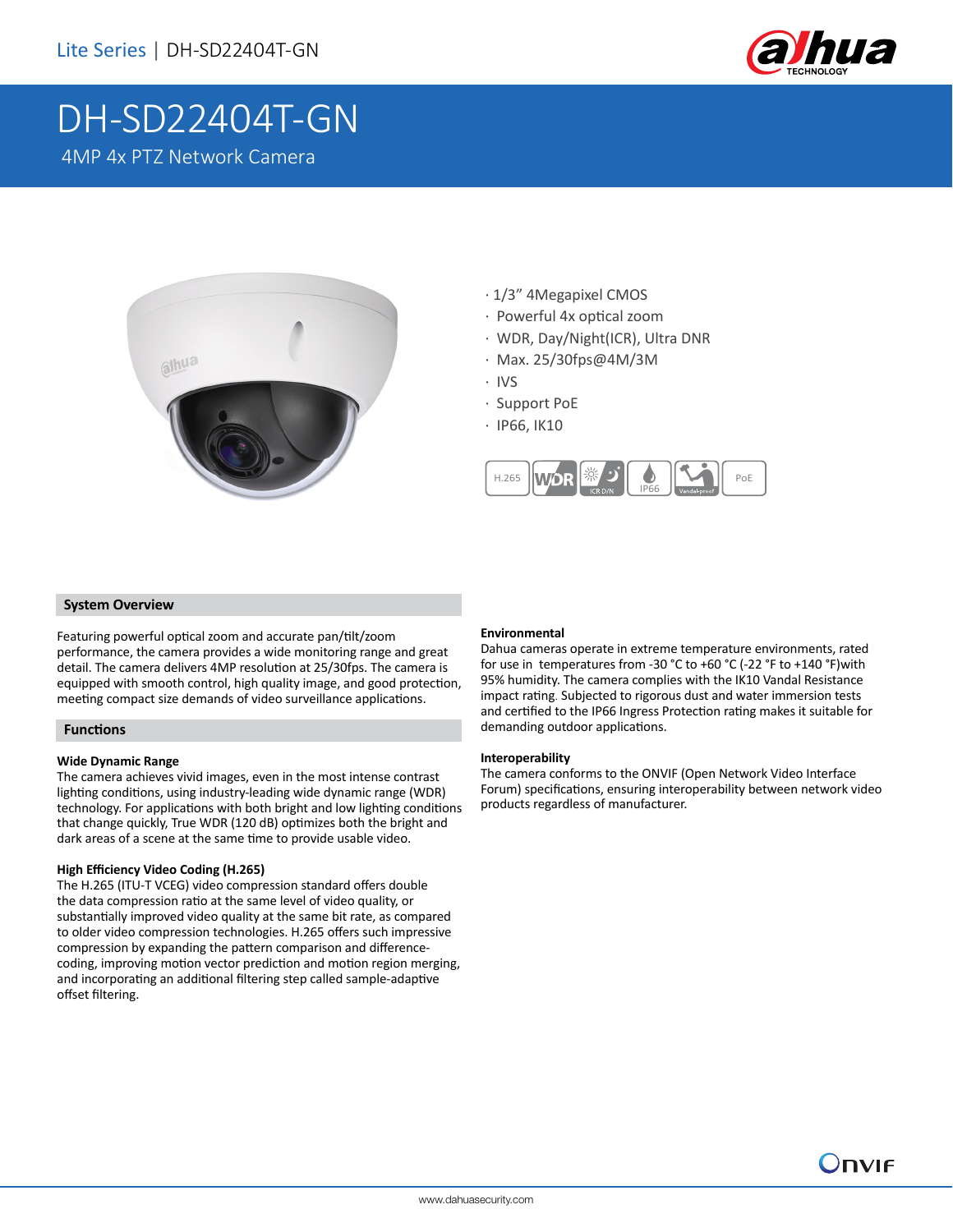# Lite Series | DH-SD22404T-GN

# **Technical Specification**

#### Camera

| Image Sensor                    | $1/3$ " CMOS                            |  |  |  |
|---------------------------------|-----------------------------------------|--|--|--|
| <b>Effective Pixels</b>         | 2592(H) x 1520(V), 4 Megapixels         |  |  |  |
| RAM/ROM                         | 256M/128M                               |  |  |  |
| <b>Electronic Shutter Speed</b> | 1/1s~1/30,000s                          |  |  |  |
| <b>Scanning System</b>          | Progressive                             |  |  |  |
| Minimum Illumination            | Color: 0.05Lux@F1.6; B/W: 0.005Lux@F1.6 |  |  |  |
| S/N Ratio                       | More than 50dB                          |  |  |  |
| <b>IR Distance</b>              | N/A                                     |  |  |  |
| IR On/Off Control               | N/A                                     |  |  |  |
| <b>IR LEDS</b>                  | N/A                                     |  |  |  |
| Lens                            |                                         |  |  |  |
| Focal Length                    | $2.7$ mm $^{\sim}$ 11mm                 |  |  |  |
| Max. Aperture                   | $F1.6 \approx F2.8$                     |  |  |  |
| Angle of View                   | H: $112.5^{\circ} \approx 30^{\circ}$   |  |  |  |
| Optical Zoom                    | 4x                                      |  |  |  |
| <b>Focus Control</b>            | Auto/Manual                             |  |  |  |
| <b>Close Focus Distance</b>     | 100mm~ 1000mm                           |  |  |  |

#### DORI Distance

\*Note: The DORI distance is a "general proximity" of distance which makes it easy to pinpoint the right camera for your needs. The DORI distance is calculated based on sensor specification and lab test result according to EN 62676-4 which defines the criteria for Detect, Observe, Recognize and Identify respectively.

| <b>Detect</b>               | Observe    |                                                                                                                      | Recognize  | Identify  |  |
|-----------------------------|------------|----------------------------------------------------------------------------------------------------------------------|------------|-----------|--|
| 180m(591ft)                 | 72m(236ft) |                                                                                                                      | 36m(118ft) | 18m(59ft) |  |
| <b>PTZ</b>                  |            |                                                                                                                      |            |           |  |
| Pan/Tilt Range              |            | Pan: 0° ~ 355°; Tilt: 0° ~ 90°                                                                                       |            |           |  |
| <b>Manual Control Speed</b> |            | Pan: 0.1° ~100° /s; Tilt: 0.1° ~60° /s                                                                               |            |           |  |
| Preset Speed                |            | Pan: 100° /s; Tilt: 60° /s                                                                                           |            |           |  |
| Presets                     |            | 300                                                                                                                  |            |           |  |
| PTZ Mode                    |            | 5 Pattern, 8 Tour, Auto Pan , Auto Scan                                                                              |            |           |  |
| Speed Setup                 |            | Human-oriented focal Length/ speed adaptation                                                                        |            |           |  |
| Power up Action             |            | Auto restore to previous PTZ and lens status after<br>power failure                                                  |            |           |  |
| <b>Idle Motion</b>          |            | Activate Preset/ Scan/ Tour/ Pattern if there is no<br>command in the specified period                               |            |           |  |
| Protocol                    |            | DH-SD                                                                                                                |            |           |  |
| Intelligence                |            |                                                                                                                      |            |           |  |
| <b>Event Trigger</b>        |            | Motion detection, Video tampering, Network<br>disconnection, IP address conflict, Illegal access,<br>Storage anomaly |            |           |  |
| <b>Auto Tracking</b>        |            | N/A                                                                                                                  |            |           |  |

| <b>IVS</b>                              | Tripwire, Intrusion, Abandoned/Missing                                                                                                                     |
|-----------------------------------------|------------------------------------------------------------------------------------------------------------------------------------------------------------|
| Advanced Intelligent Functions          | <b>Face Detection</b>                                                                                                                                      |
| Video                                   |                                                                                                                                                            |
| Compression                             | H.265/H.264                                                                                                                                                |
| <b>Streaming Capability</b>             | 3 Streams                                                                                                                                                  |
| Resolution                              | 4M(2592×1520)/3M(2304×1296)/1080P(1920×<br>1080)/720P(1280×720)/D1(704×576/704×480)/<br>CIF(352×288/352×240)                                               |
| <b>Frame Rate</b>                       | Main stream: 4M/3M/1080P/1.3M/720P<br>$(1^{\sim}25/30$ fps)                                                                                                |
|                                         | Sub stream1: $D1/CIF(1 ~ 25/30fps)$                                                                                                                        |
|                                         | Sub stream2: 720P/D1/CIF (1~25/30fps)                                                                                                                      |
| <b>Bit Rate Control</b>                 | CBR/VBR                                                                                                                                                    |
| <b>Bit Rate</b>                         | H.265/H.264: 448K ~ 8192Kbps                                                                                                                               |
| Day/Night                               | Auto(ICR) / Color / B/W                                                                                                                                    |
| <b>Backlight Compensation</b>           | BLC / HLC / WDR (120dB)                                                                                                                                    |
| <b>White Balance</b>                    | Auto, ATW, Indoor, Outdoor, Manual                                                                                                                         |
| Gain Control                            | Auto / Manual                                                                                                                                              |
| Noise Reduction                         | Ultra DNR (2D/3D)                                                                                                                                          |
| <b>Motion Detetion</b>                  | Support                                                                                                                                                    |
| Region of Interest                      | Support                                                                                                                                                    |
| Electronic Image Stabilization<br>(EIS) | N/A                                                                                                                                                        |
| Defog                                   | Support                                                                                                                                                    |
| Digital Zoom                            | 16x                                                                                                                                                        |
| Flip                                    | 180°                                                                                                                                                       |
| <b>Privacy Masking</b>                  | Up to 24 areas                                                                                                                                             |
| Network                                 |                                                                                                                                                            |
| Ethernet                                | RJ-45 (10XBase-T/100Base-TX)                                                                                                                               |
| Wi-Fi                                   | N/A                                                                                                                                                        |
| Protocol                                | IPv4/IPv6, HTTP, HTTPS, SSL, TCP/IP, UDP, UPnP,<br>ICMP, IGMP, SNMP, RTSP, RTP, SMTP, NTP, DHCP,<br>DNS, PPPOE, DDNS, FTP, IP Filter, QoS, Bonjour, 802.1x |
| Interoperability                        | ONVIF Profile S&G, API                                                                                                                                     |
| <b>Streaming Method</b>                 | Unicast / Multicast                                                                                                                                        |
| Max. User Access                        | 20 users                                                                                                                                                   |
| <b>Edge Storage</b>                     | NAS (Network Attached Storage), Local PC for<br>instant recording, Micro SD card 256GB                                                                     |
| <b>Web Viewer</b>                       | IE, Chrome, Firefox, Safari                                                                                                                                |
| Management Software                     | Smart PSS, DSS, DMSS                                                                                                                                       |
| <b>Smart Phone</b>                      | IOS, Android                                                                                                                                               |
| Certifications                          |                                                                                                                                                            |
| Certifications                          | CE: EN55032/EN55024/EN50130-4<br>FCC: Part15 subpartB, ANSI C63.4-2014<br>UL: UL60950-1+CAN/CSA C22.2,No.60950-1                                           |